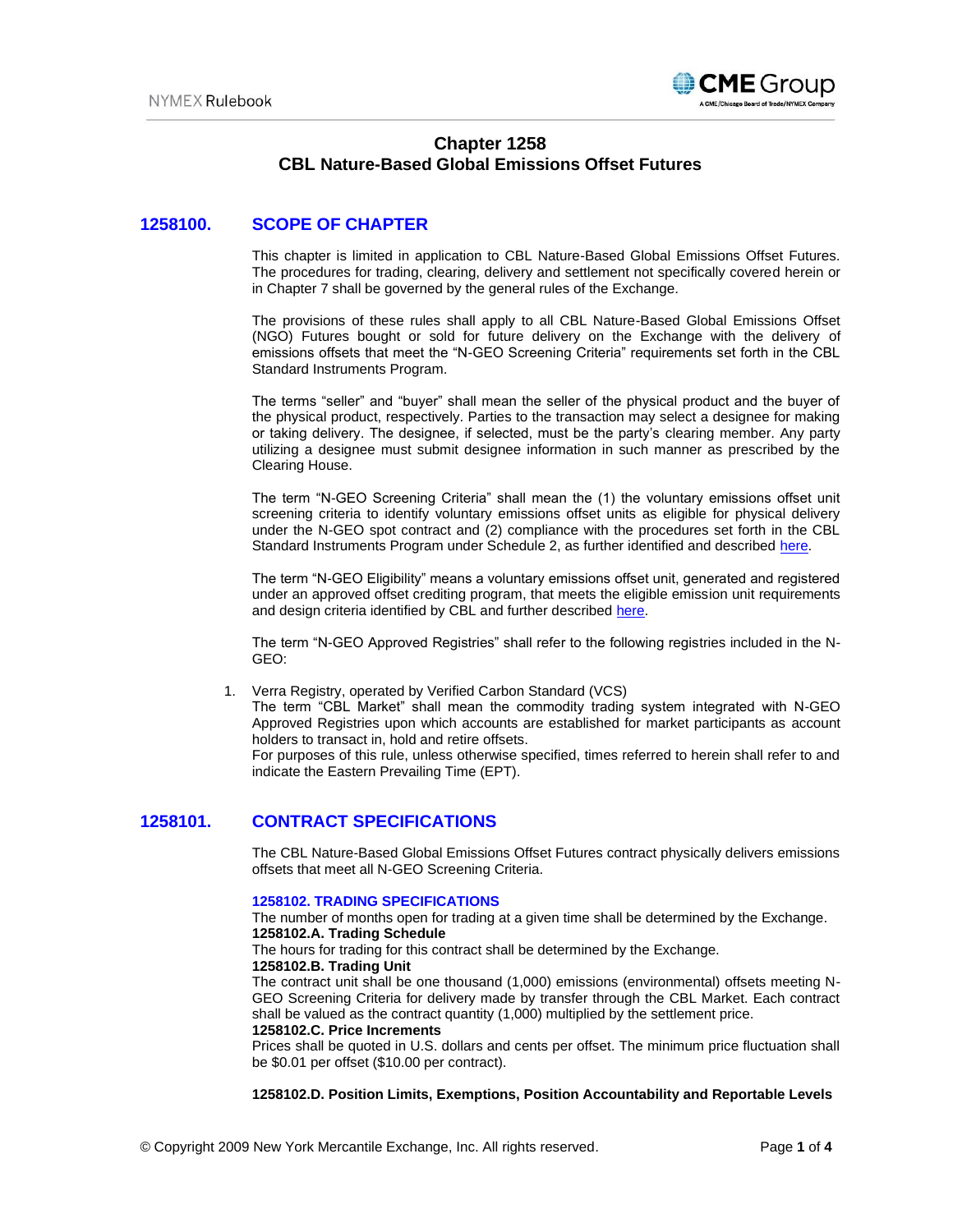

The applicable position limits and/or accountability levels, in addition to the reportable levels, are set forth in the Position Limit, Position Accountability and Reportable Level Table in the Interpretations & Special Notices Section of Chapter 5.

A Person seeking an exemption from position limits for bona fide commercial purposes shall apply to the Market Regulation Department on forms provided by the Exchange, and the Market Regulation Department may grant qualified exemptions in its sole discretion.

Refer to Rule 559 for requirements concerning the aggregation of positions and allowable exemptions from the specified position limits.

### **1258102.E. Termination of Trading**

Trading shall cease three business days prior to the last business day of the contract month. Any contracts remaining open after the last day of trading must be.

(a) Settled by delivery, which shall take place no later than the third business day after the termination of trading for the contract month, or

(b) Liquidated by means of a bona fide Exchange for Related Position (EFRP), pursuant to Exchange Rule 538. An EFRP is permitted in the expiring futures contract no later than 9 a.m. Eastern Prevailing Time (EPT) one business day after trading terminates on the last day of trading of the expiring futures contract. An EFRP which establishes a futures position for either the buyer or the seller in an expired futures contract shall not be permitted following the termination of trading of an expired futures contract.

#### **1258102.F. Final Settlement**

The final settlement price for the delivery month shall be the CBL Markets Nature-Based Global Emissions Offset Standard Spot Price on the last trade date. The final settlement price shall be the basis for delivery.

## **1258103. DELIVERY**

CBL Nature-Based Global Emissions Offset Futures contract deliveries shall comply with all requirements for the electronic transfer of offsets on CBL Market. Notwithstanding the use of a designee, all clearing members will remain ultimately responsible for performance of all applicable contract terms specific to the sellers' clearing members and buyer's clearing members.

# **1258104. DELIVERY PROCEDURES**

CBL Market is a transfer agent contracted by its account holders to facilitate the transfer of emissions offsets and payment. Deliveries against expiring contracts shall be by book-entry transfer. The seller's and buyer's clearing member is required to verify that its customer as a buyer or seller, holds a registry account with the N-GEO Approved Registry included in the N-GEO Screening Criteria, the account can transfer offsets and receive offsets and seller has identified a bank account to CBL Market.

The seller shall by 9:00 a.m. EPT on the delivery day, transfer offsets that meet N-GEO Screening Criteria to the designated registry account. No later than 9:00 a.m. EPT, the buyer must instruct and remit funds in USD for delivery into the designated cash account. The transfer agent will then transfer the appropriate funds to the seller and the appropriate number of offsets meeting N-GEO Screening Criteria to the buyer, by 2:00 p.m. EPT. Upon receipt of transfer confirmation from the clearing member, the clearing house will release the delivery margins.

All rights, title, and interest in and to, and risk of loss related to, the offsets will transfer upon receipt in the applicable CBL Market account.

Seller, buyer, and CBL Market shall always obtain and adequately maintain systems and technology as may be necessary in order to comply with CBL or any N-GEO Approved Registries rules. The Exchange may make amendments to delivery and timing of delivery, which may have a material impact to the contract, and will notify the Clearing Members of such amendments resulting from amendments any N-GEO Approved Registries requirement. These amendments include, but are not limited to, amendments to the N-GEO eligible emissions unit programs and specific unit criteria found [here.](https://pub.lucidpress.com/CBL-Standard-Instruments-Program/#Mwmj9-lrE6Pe)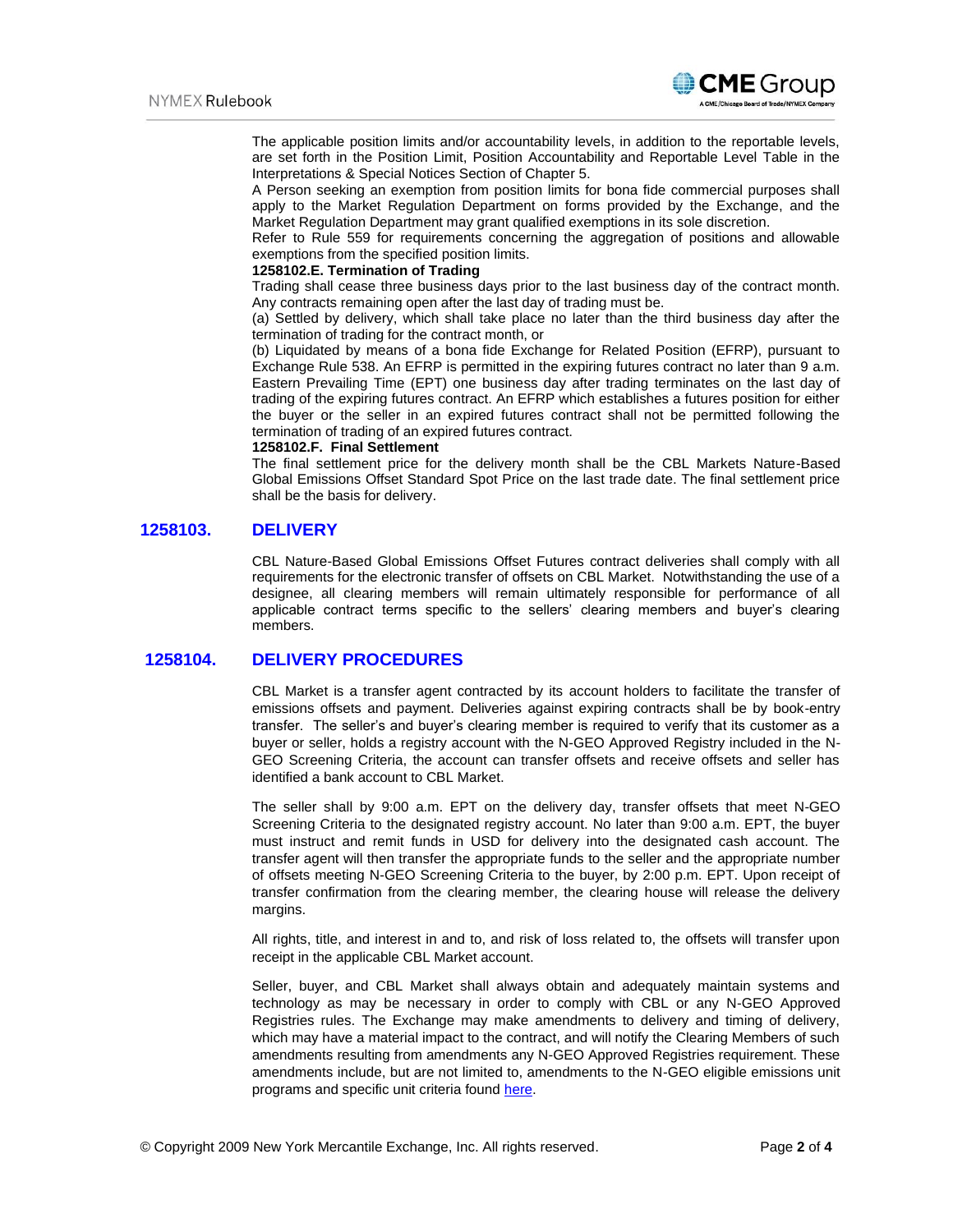

By transferring offsets through the transfer agent, the seller or the seller's clearing member represents and warrants that, at the time of delivery, it has good and marketable title to such offsets, and that such offsets are free and clear of all liens, security interests, claims, encumbrances and adverse claims.

### **1258104.A. Responsibilities of Clearing Members**

#### 1. Notice of Intention to Accept

Clearing members having open long positions shall provide the Clearing House with a Notice of Intention to Accept delivery by 10:00 a.m. EPT on the business day after the final day of trading providing number of contracts, EMA account, registry account and any other information required by the Exchange.

2. Notice of Intention to Deliver

Clearing members having open short positions shall provide the Clearing House with a Notice of Intention to Deliver by 10:00 a.m. EPT on the business day after the final day of trading providing number of contracts, Registry, EMA account and any other information required by the Exchange.

#### **1258104.B. Final Settlement Price**

The final settlement price shall be the basis for delivery.

#### **1258104.C. Assignment Day**

The Clearing House shall allocate Notices of Intention to Accept and Notices of Intention to Deliver, on the first business day after the final day of trading, by matching positions, to the extent possible.

The Clearing House shall provide Assignment Notice Reports to the respective clearing members on the first business day after the final day of trading.

# **1258105. TIMING OF DELIVERY**

#### For purposes of this Rule 1258105:

"Delivery Period" shall mean the time between the final day of trading and the third business day following the final day of trading.

Delivery shall take place on the last day of the Delivery Period, which unless extended is the third business day after the final day of trading. Should the N-GEO Approved Registries or CBL Market be inoperable during the Delivery Period due to periodic maintenance that is an Exchange business day, the Exchange shall have the option to extend the Delivery Period by an additional business day at the Registries, CBL Market, and Exchange.

1. The seller or the seller's clearing member shall transfer offsets subject to delivery to their respective CBL account by 9:00 a.m. EPT on the third business day after the final day of trading of the delivery month.

2. The buyer or the buyer's clearing member shall deposit / transfer payment equal to the full value of the product to their designated CBL Market account by 9:00 a.m. EPT on the third business day after the final day of trading of the delivery month.

3. The buyer or the buyer's clearing member shall receive offsets from CBL Market by 2:00 p.m. EPT on the third business day after the final day of trading of the delivery month.

4. For each seller or seller's clearing member that has satisfied its obligations under subsection (1) of this rule, CBL Market shall pay the seller's clearing member full contract value by 2:00 p.m. EPT on the third business day after the final day of trading of the delivery month.

# **1258106. DELIVERY MARGINS AND PAYMENT**

### **1258106.A. Definitions**

For purposes of this Rule 1258106:

"Payment Date" shall mean the date on which the CBL Market transfers Payment in connection with a delivery to the seller. If the seller selects a designee, the CBL Market will transfer Payment in connection with a delivery to the seller's designee.

"Payment" shall include the settlement price, in U.S. dollars and cents, times the number of contracts times one thousand (1,000).

#### **1258106.B. Margin**

The buyer's clearing member and seller's clearing member shall deposit with the Exchange margins in such amounts and in such form as required by the Exchange. Such margins shall be returned on the business day following notification to the Exchange that delivery and Payment have been completed.